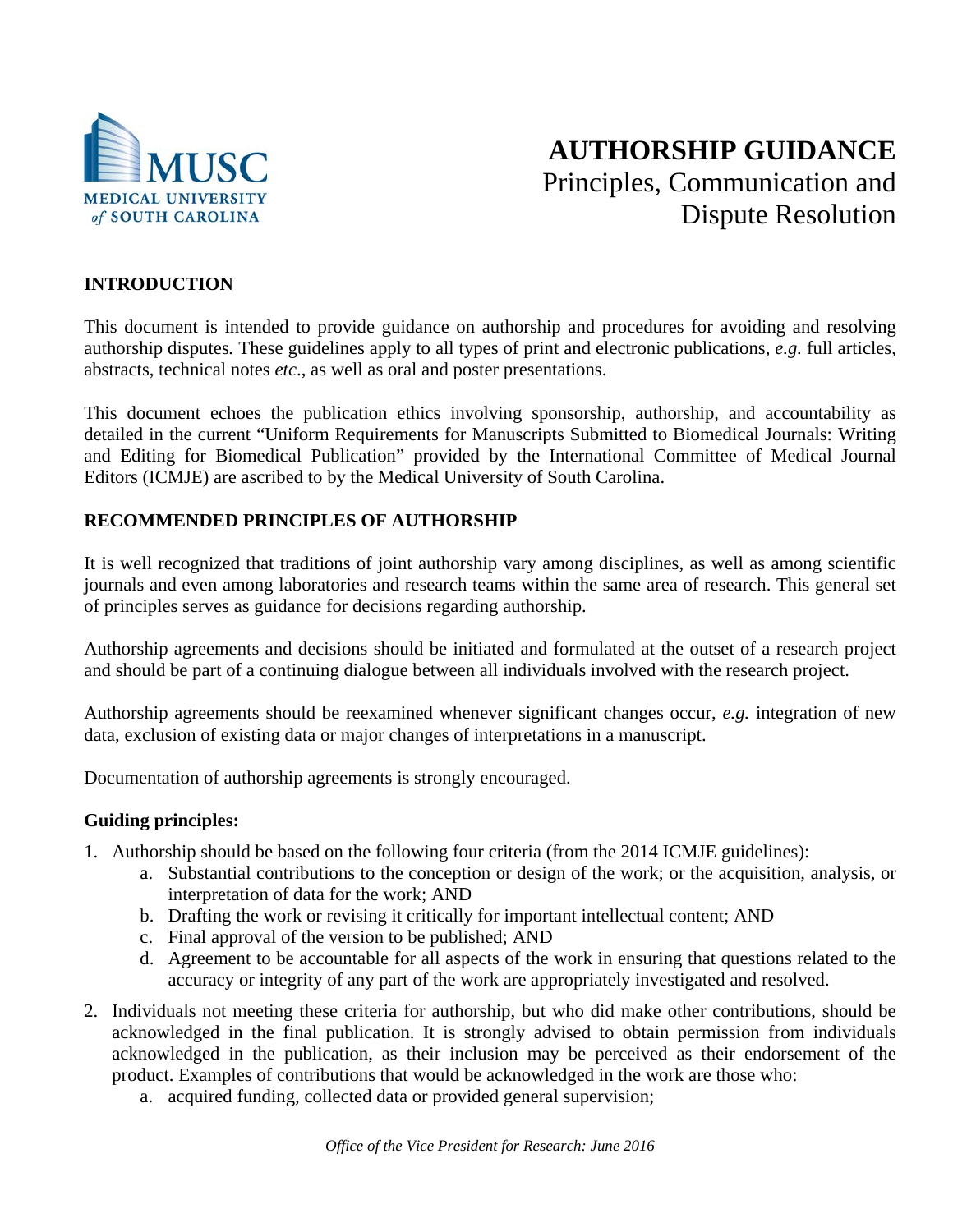- b. provided other technical help or writing assistance;
- c. contributed space, reagents or equipment, or performed occasional analyses;
- d. made provision for caring of study participants or provided patient materials; or
- e. afforded general support, including scientific advising, critical review of the proposal and/or overall encouragement
- 3. Honorary or courtesy authorship and ghost writing are not appropriate. Furthermore, authorship extended to a guest, for prestige, or in exchange for gifts is not appropriate.
- 4. Each author should take full responsibility for his or her contributions to the product by having participated sufficiently in the work.
- 5. When publications involve multiple authors, one individual should be identified as the responsible author. The responsible author is accountable for inclusion of all authors meeting criteria in #1 above and confirming agreement from all co-authors on authorship decisions.
- 6. The order of authorship will be a decision of the responsible author with input from the co-authors. It is possible that there may be shared first authorship or shared last authorship to reflect equal first-author or last-author contributions. In such situations, the authors sharing equal credit may be listed alphabetically.
- 7. Conflicts of interest should be disclosed in accordance with institutional and journal policy.

## **COMMUNICATING RESPONSIBILITIES AND EXPECTATIONS OF AUTHORSHIP**

The responsibilities and expectations for authorship vary by the role of the individual on the research project. The responsible author should ensure that the communication of guidelines and expectations for authorship among all individuals involved in the research is timely, ongoing and reflective of changes in the research project. Furthermore, responsible authors have the primary responsibility for understanding any intellectual property, confidentiality, conflict of interest and research integrity issues.

Principal investigators should assure that all members of their research team are aware of authorship guidelines and policies when members join the research team and periodically thereafter. Authorship guidelines and policies should be communicated in research orientation sessions and any courses or training related to the responsible conduct of research.

Principal investigators should assure that all members of the research team are aware of what authorship entails, and the contributions expected of individuals for authorship. They should also define what constitutes "significant contribution" to a research study. Research team members (*e.g.* students, postdoctoral fellows) are responsible for communicating their expectations with respect to authorship on work that they are involved with to the responsible author, their mentor and/or the principal investigator of their research team during their involvement with the project and prior to any transition from the research team.

Methods of communication range from verbal to formal contract. While informal communications have benefit, more formal communication, in the form of lab meetings and written documentation is encouraged.